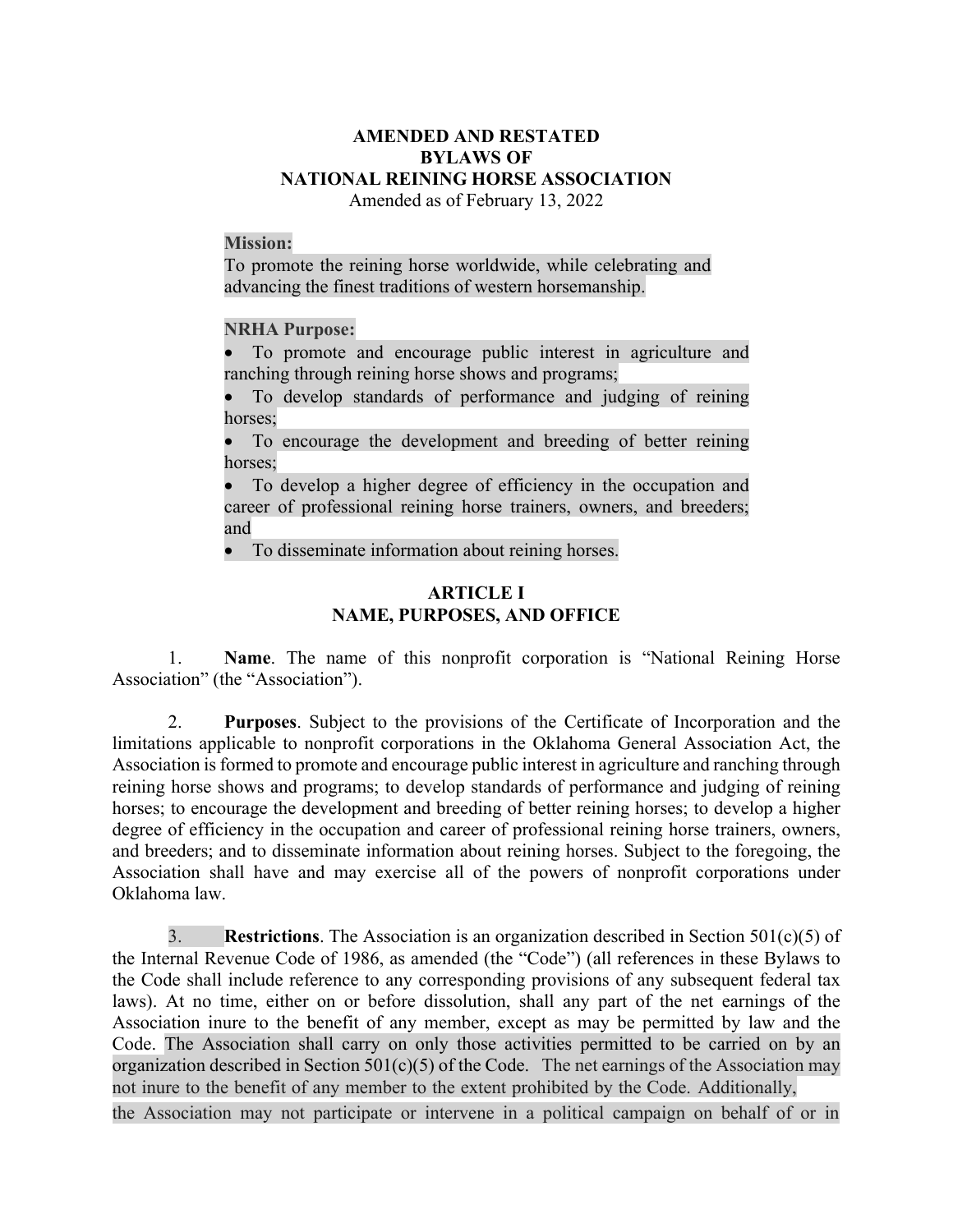opposition to any candidate for public office.

4. **Principal Office**. The principal office of the Association shall be located in Oklahoma City, Oklahoma, or at such other location as the Board of Directors designates. The Board of Directors may establish additional offices as the business of the Association requires.

### **ARTICLE II MEMBERSHP**

1. **Membership**. Membership is available to any individual of good character and reputation who has an interest in reining horses and the promotion of the reining horse. Additionally, membership is available to business entities, partnerships, syndicates, affiliates or organizations. Membership is a privilege, and not a vested right. All memberships are subject to the approval of the Executive Committee, which may approve, reject, suspend, or revoke the membership of any Member at any time in its discretion. The Board of Directors retains final authority regarding all aspects of membership, including conditions of membership, eligibility, qualifications, approval or rejection, suspension, revocation, processes, types, dues, and interpretations of the provisions of these Bylaws relating to membership, and the decision of the Board of Directors shall be final and not subject to appeal or review.

2. **Affiliates**. The Board of Directors may establish criteria to designate member organizations as NRHA-approved affiliates. Affiliate status is granted or rejected at the Association's discretion according to policies and procedures established by the Board of Directors.

3. **Membership Applications and Dues**. The Board of Directors shall establish a process for the application and approval of new Members, the structure and timing for payment of membership dues, and currency requirements.

4. **Annual General Membership Meeting**. The Members shall hold an annual general membership meeting on a date and at a time and place determined by the Board of Directors. Notice of the date, time, and place of the annual meeting shall be posted on the Association's website at least 30 days before the date of the meeting. Additionally, the Association may publish the date, location, and other information about the annual general meeting, as well as a schedule of meetings, in the NRHA Reiner magazine prior to the meeting. The proposed agenda for the meeting shall be posted on the Association's website sufficiently in advance of the meeting, as determined by the President. A Member may submit in writing a proposed agenda topic with an explanation of the item in reasonable detail. Inclusion of the item on the agenda is subject to the approval of President.

5. **Special Meetings**. The Board of Directors may call special meetings of the Members to be held on a date and at a time and place determined by the Board of Directors. The Board of Directors shall arrange for notice of special meetings to be published on the Association's website and to be sent by email to Members at least 30 days before the date of the meeting. The notice shall specify the date, time, place, and purposes of the meeting. The business

transacted at a special meeting shall be limited to the matters specified in the notice of the meeting.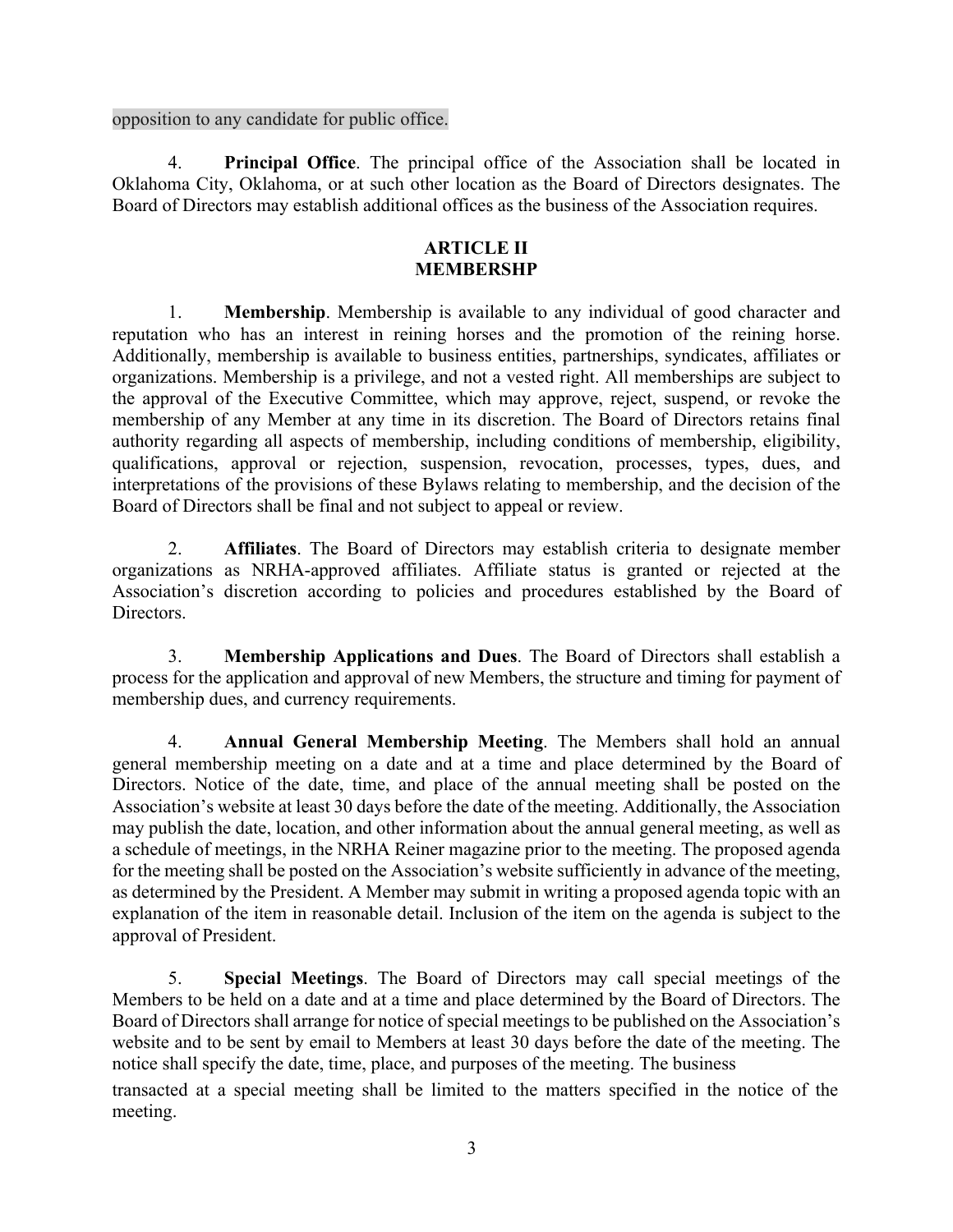6. **Presence at Meetings**. The attendance of a Member at any meeting shall constitute waiver of notice of the meeting, except where a Member attends a meeting for the purpose of objecting at the beginning of the meeting to the transaction of any business because the meeting is not lawfully called or convened. Members may participate in a meeting of the Members by means of conference telephone or similar communications equipment. Such participation shall constitute presence in person at the meeting.

7. **Voting**. Each individual Member who is 19 years of age or older as of January 1 of the calendar year in which a vote is taken and who is a Member in good standing before the notice of the meeting is published or sent is entitled to one vote on all matters presented to the Members during the meeting. Members whose memberships are maintained or recorded as joint, corporate, syndicate, associate, alliance, affiliate, or other type or category are not considered to be individual Members, and they are not eligible to vote. Members may not vote by proxy.

8. **Quorum**. The Members present shall constitute a quorum for any meeting of the members, regardless of the number of Members present.

9. **Actions Requiring Member Approval**. The Members shall elect the Vice President, two Executive Committee members, and regional directors of the Association. To be elected, an individual must receive at least a majority of the votes cast.

10. **Voting Procedures**. The Board of Directors may establish or approve procedures and requirements for voting, including procedures and requirements relating to use of elections, paper ballots, content of ballots, submission of ballots, electronic voting, administration of elections, counting ballots and votes, announcing and publishing results, and voting periods.

# **ARTICLE III DIRECTORS**

1. **Authority**. The Board of Directors shall manage and direct the business and affairs of the Association. The directors shall have and may exercise all authority permitted by law. The Board of Directors shall provide an annual report of the general state of the affairs and finances of the Association to the membership. The Board of Directors shall have all powers and authority provided in the Certificate of Incorporation and permitted by law. The business and affairs of the Association may be managed in a manner different from those specified in Section 1027 of the Oklahoma General Corporation Act. Such differences may include additionalclasses of directors, longer terms of service of directors, the use of less than unanimous consent for Board action, and permitting the Board Chair to designate committees and appoint committeechairs and members.

2. **Composition; Number; Qualifications**. The number of directors that will constitute the entire Board of Directors shall be not less than eight. The Board of Directors shall be comprised of the Executive Committee and other elected directors. Additionally, the President of the Reining Horse Foundation shall be an ex-officio voting member of the Board of Directors. At no time shall more than one member of the same immediate family serve as a member of the Board of Directors.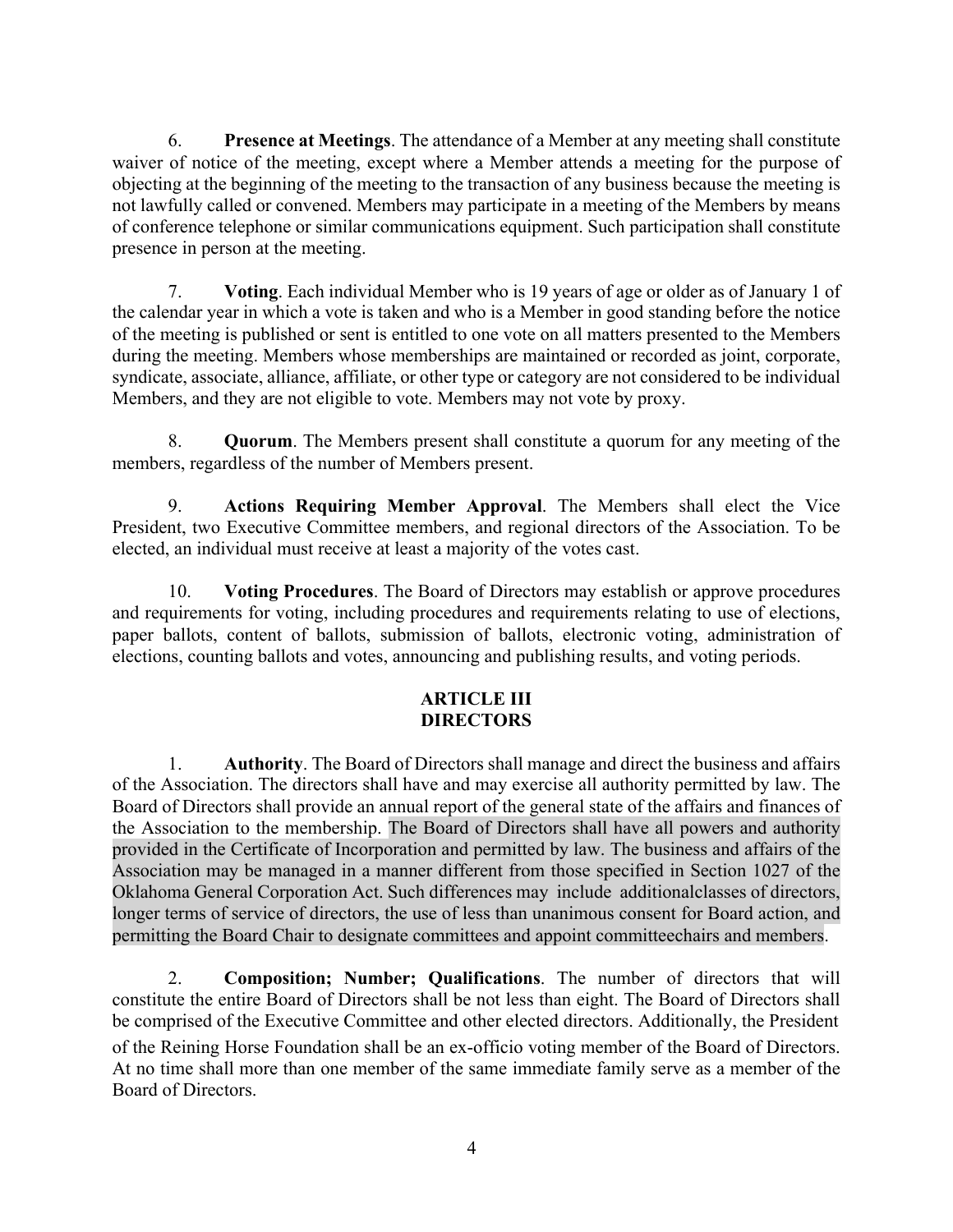3. **Regions and Councils**. The Board of Directors may create, modify, or eliminate Regions and Councils that encompass geographic areas on continents in which Members are located.

### 4. **Directors**.

(a) **Election of Directors**. The Board of Directors shall determine the number of directors to be elected by the Members residing within specific Regions and Councils and publish that information in the annual Election Procedures established by the Board. The Board of Directors may periodically change the boundaries of Regions and Councils. The Board of Directors shall determine the number of directors to be elected to the Board of Directors by the Members within each Region and Council.

(b) **Terms**. Directors shall be elected to serve for initial terms of two years, commencing on January 1 following the elections. Directors will be divided into two groups, as nearly as equal in number as possible, with the terms of approximately 1/2 of the directors expiring each year. Directors may be re-elected to serve for up to two additional, consecutive terms of twoyears each, but shall then not be eligible to serve as a director for a period of one year.

(c) **Eligibility**. An individual, in order to be elected and serve as a director, must be an eligible voting member of the Association, citizen or resident of a nation or region from which the individual is elected, and a Member in good standing of the Association.Associate members are not eligible to serve as directors.

5. **Removal; Resignation**. A director may be removed as a director with or without cause by the affirmative vote or consent of at least 2/3 of the directors (excluding the individual who is the subject of consideration for removal) who are present and voting at a meeting at which a quorum is present. A director may resign by submitting a resignation in writing to the President. The resignation is effective upon receipt, unless otherwise stated in the notice.

6. **Vacancies**. If a vacancy results from the resignation, removal, or other inability or incapacity of a director elected from North America, then the remaining members of the Board of Directors from North America may by majority vote, fill the vacancy with an eligible member. If a vacancy results from the resignation, removal, or other inability or incapacity of a director elected from a Council, then the vacancy shall be filled in the manner determined by the Council. A director so chosen shall be elected to serve for the remainder of term of the director whose position had become vacant.

7. **Regular Meetings**. The Board of Directors shall hold at least one regularly scheduled meeting each calendar year on a date and at a time and place determined by a majority of the directors (or as may be stated in the notice of meeting) for the purpose of transacting any business that may properly come before the meeting. The Board of Directors may hold additional regular meetings on such dates and at such times and places as the Board of Directors may determine.

8. **Special Meetings**. The President, a 2/3 majority of the Executive Committee, or a majority of the directors may call a special meeting of the Board of Directors to be held on a date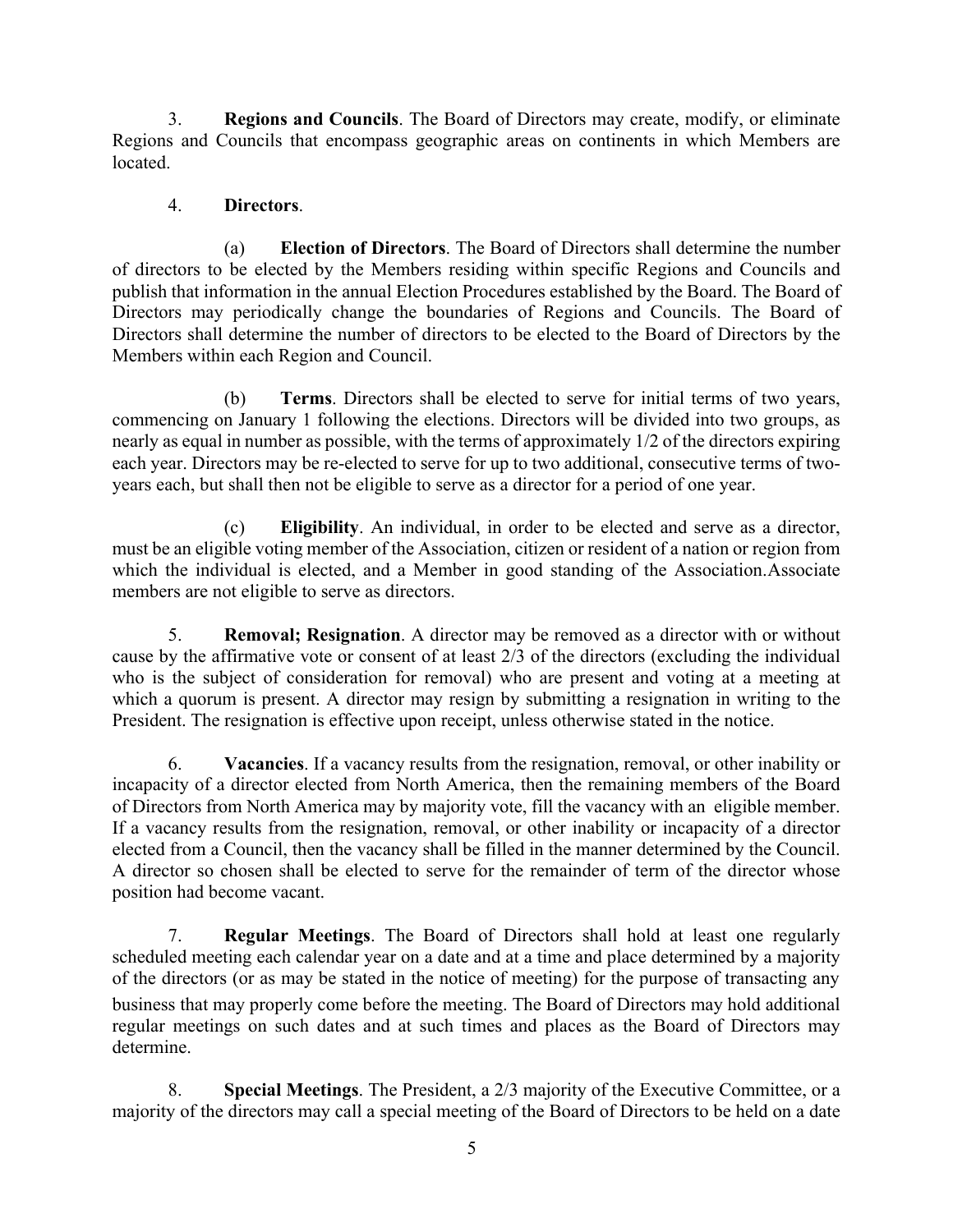and at a time and place specified in the notice of the meeting. Notice of a special meeting must be given to directors at least ten days before the meeting if the notice is sent by mail, or at least five days before the meeting if notice is delivered personally, given by phone, or sent by electronic mail. The notice shall specify the date, time, place, and purposes of the meeting.

9. **Quorum and Voting**. At least a majority of the total number of directors, excluding any vacancies, present in person, shall constitute a quorum for the transaction of business at any meeting of the Board of Directors. Each director shall be entitled to one vote on matters presented to the directors. Directors may not vote by proxy. Except as otherwise specified in these Bylaws, the act of a majority of voting directors present and voting at ameeting at which a quorum is present shall be the act of the Board of Directors. If a quorum isnot achieved, then the presiding officer may determine if there is a minimum of 36% of the total Board members present, and, if so, continue the meeting and any question coming before the meeting would require a two-thirds majority to act as if the entire Board were sitting.

10. **Presence at Meeting**. Members of the Board of Directors or of any committee of the Board of Directors may participate in a meeting of the Board of Directors or committee by means of conference telephone or similar communications equipment, provided that all directors participating in the meeting can communicate with each other. Such participation shall constitute presence at the meeting, with the exception that a director must physically attend, in person, at least one meeting during the year.

11. **Action Without Meeting**. Any action required or permitted to be taken at any meeting of the Board of Directors or at any meeting of a committee of the board may be taken without a meeting if at least a majority of the voting members of the Board of Directors or such committee, as the case may be, consent to the action in writing, and the written consent is filed with the minutes of the proceedings of the Board of Directors or committee.

12. **Rules of Procedure**. The Board of Directors may establish rules of procedure, which need not conform to parliamentary procedure, but which shall provide for the orderly conduct of business and shall not be inconsistent with these Bylaws. Among other matters, the Board may adopt rules of procedure and policies relating to executive sessions; attendance at meetings by individuals who are not directors; required attendance at Board meetings andexcused absences; voting by voice vote, by show of hands, by written ballot or by other means; appointment and designation of committees; committee proceedings; confidentiality ofproceedings, including those involving compensation, performance evaluations, personnel matters, legal matters, financial information, gift acceptance, management of funds, investmentof funds, scholarships and grants, proprietary information, and other matters, as determined by the Board of Directors. In the absence of special or other rules of procedure established by the Board of Directors, meetings shall eb conducted in an orderly manner as determined by the Chair.

13. **Compensation**. The Association may, as determined by the Board of Directors, pay directors reasonable compensation for their services as directors. Additionally, if determined by the Board of Directors, the Association may reimburse directors for the actual and reasonable expenses incurred in attending any meeting of the Board or of any committee. The right to receive compensation as a director shall not preclude any director from being paid for serving the Association in another capacity or receiving compensation or payments for actions, transactions,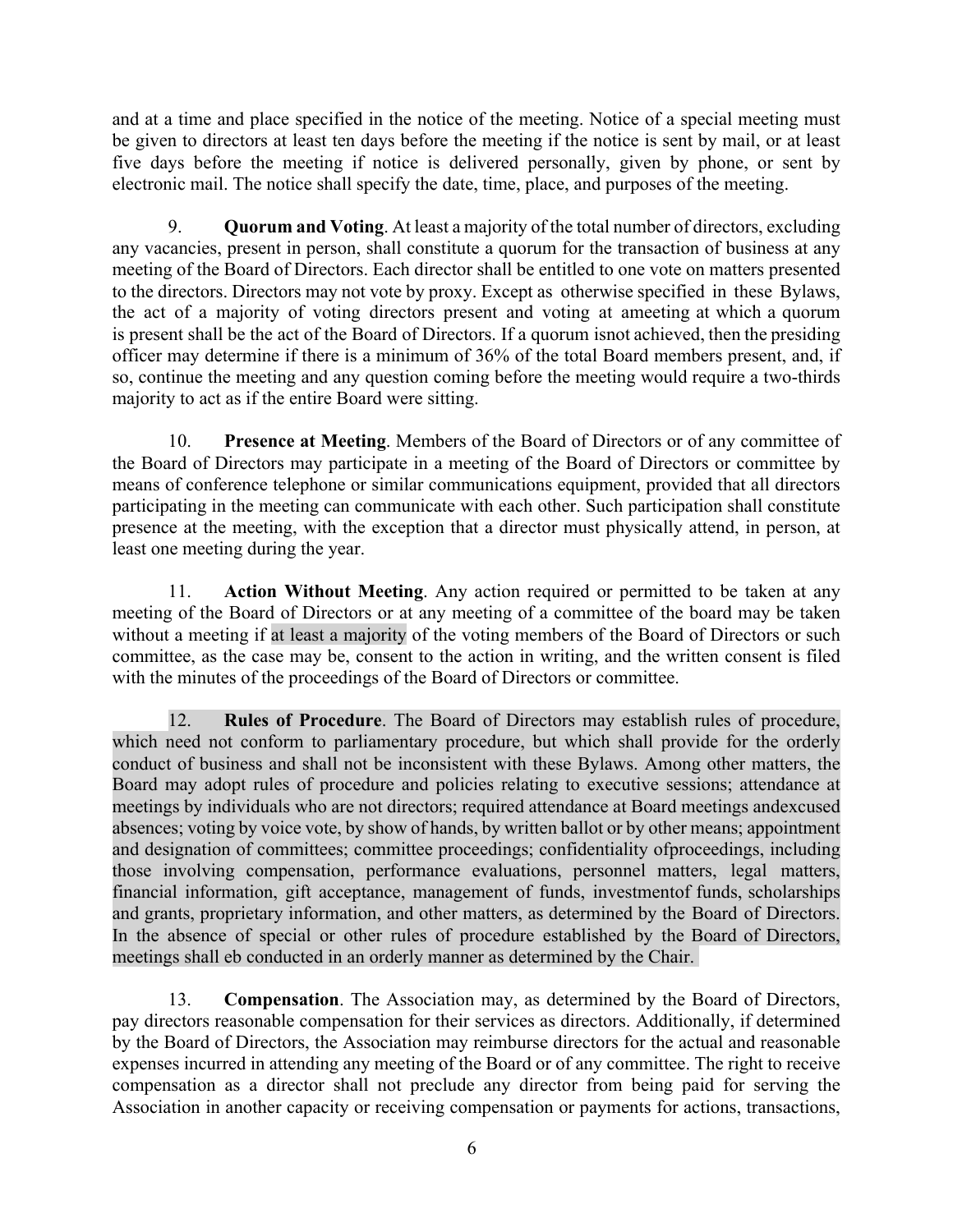or services provided to the Association.

### **ARTICLE IV EXECUTIVE COMMITTEE**

1. **Executive Committee**. The Executive Committee shall consist of the President, Vice President, two Directors-at-Large elected by the Members, and an Executive Committee member elected by the Board of Directors from within the membership,and the sixth Executive Committee member elected by the Board of Directors from within the Board.

2. **Responsibility and Authority**. The Executive Committee shall perform those functions and responsibilities, and may exercise the authority specified in these Bylaws or in an Executive Committee Charter approved by the Board of Directors. The Executive Committee shall be authorized to exercise the full power and authority of the Board of Directors during the intervals between meetings of the Board of Directors. The Executive Committee shall report to the Board of Directors the actions taken by the Executive Committee. By a two-thirds majorityof voting members of the Board of Directors present and voting, the Board of Directors can countermand any actions or decisions the Board deems appropriate. Among other actions and powers permitted under this Section, the Executive Committee may (a) take action and exercise authority in accordance with past practice, and (b) take action and exercise authority as may be specifically authorized by the Board of Directors or these Bylaws. However, the Executive committee may not take, authorize, or approve the following actions without prior authorization of the Board of Directors: (a) amend the certificate of incorporation or bylaws of the Association, (b) add approve any affiliate members, (c) increase dues of members, (d) terminate or remove any director or executive officer, (e) authorize the merger or consolidation or the Association with or into any other organization or convert the Association into another form of entity, (f) dissolve, liquidate, or terminate the business of the Association, (g) authorize the sale of all or a substantial part of the assets or business of the Association, (h) relocate the principal executive offices of the Associations, (i) authorize the filing of proceedings in bankruptcy or authorize the appointment of a receiver for a substantial part of the assets or business of the Association, or (i) take or authorize any other action that is specifically restricted or prohibitedby the Board of Directors.

### 3. **Terms of Executive Committee Members**.

(a) The Vice President will be elected to serve for a term of two years. Every other year, a new Vice President shall be elected, and the existing Vice President will advance to President. The term of newly elected Vice President and elevated President will commence on January 1 following the election. An individual may serve as President for a maximum of two nonconsecutive terms.

(b) The two Directors-at-Large elected by the members shall serve for staggered terms of two years. The members of the Executive Committee elected by the Board of Directors shall be elected to serve for a term of one year. Members of the Executive Committee who are elected by the Members and by the Board of Directors may be re-elected to serve for additional terms. All terms will commence on January 1 following election.

4. **Meetings**. The Executive Committee shall hold at least four regularly scheduled meetings each calendar year on dates and at times and places determined by the President (or as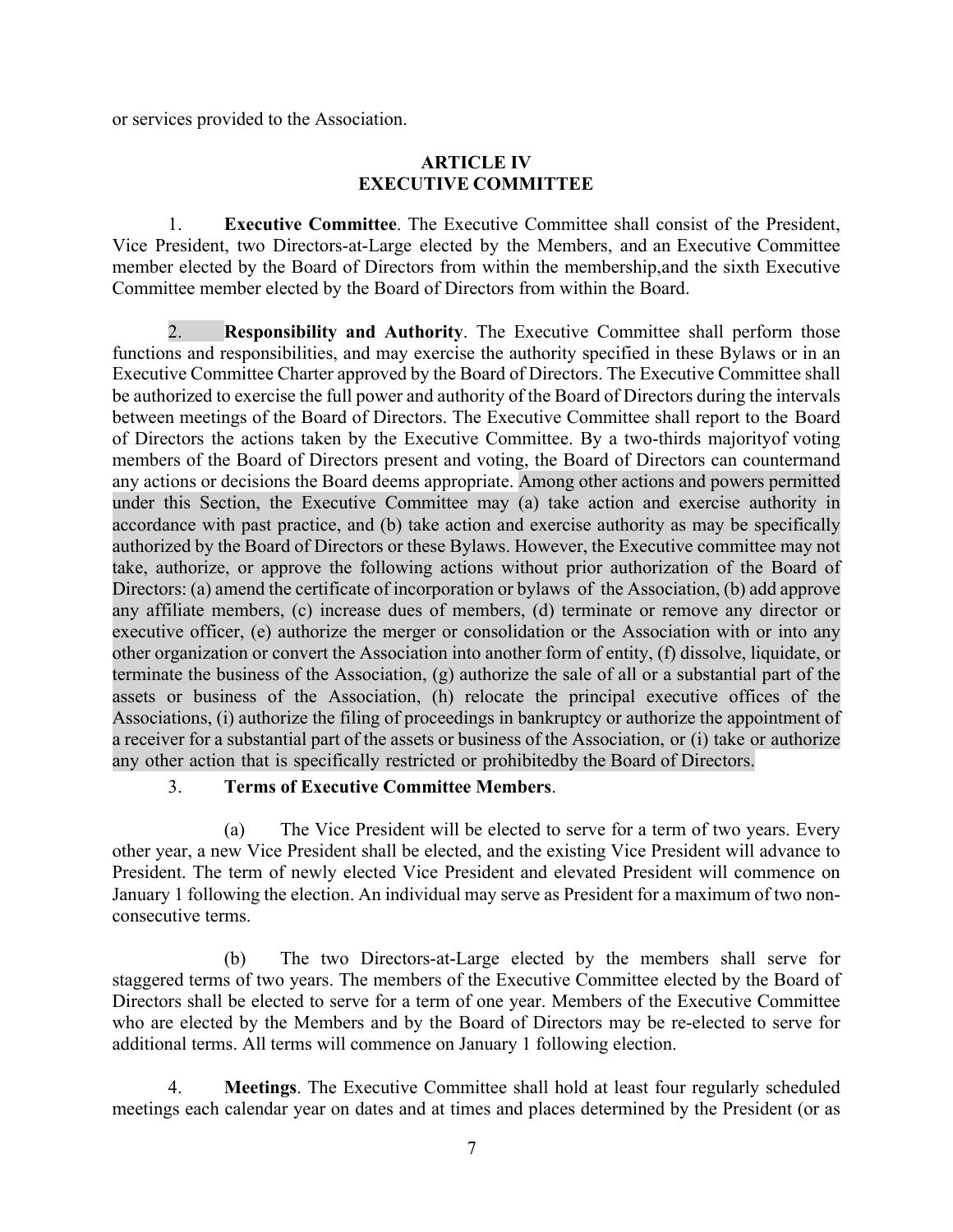may be stated in the notice of meeting) for the purpose of transacting any business that may properly come before the meeting. The Executive Committee may hold additional meetings on such dates and at such times and places as a majority of the members of the Executive Committee may determine.

5. **Quorum and Voting**. At least a majority of the total number of members of the Executive Committee, excluding any vacancies shall constitute a quorum for the transaction of business at any meeting of the Executive Committee. Each member of the Executive Committee shall be entitled to one vote on matters presented to the Executive Committee. Members of the Executive Committee may not vote by proxy. Except as otherwise specified in these Bylaws, the act of a majority of voting members of the Executive Committee present and voting at a meeting at which a quorum is present shall be the act of the Executive Committee.

6. **Presence at Meeting**. Members of the Executive Committee may participate in a meeting of the Executive Committee by means of conference telephone or similar communications equipment, provided that all members of the Executive Committee participatingin the meeting can communicate with each other. Such participation shall constitute presence in person at the meeting.

7. **Action Without Meeting**. Any action required or permitted to be taken at any meeting of the Executive Committee may be taken without a meeting if at least a majority of the voting members of the Executive Committee consent to the action in writing, and the written consent is filed with the minutes of the proceedings of the Executive Committee.

8. **Removal; Resignation**. A member of the Executive Committee may be removed by the affirmative vote or consent of at least 2/3 of the directors (excluding the individual who is the subject of consideration for removal) who are present and voting at a meeting at which a quorum is present if the directors determine that removal would serve the best interests of the Association. A member of the Executive Committee may resign by submitting a resignation in writing to the Board of Directors. The resignation is effective upon receipt, unless otherwise stated in the notice.

**Vacancies**. If a vacancy results from the resignation, removal, or other inability or incapacity of one of the members of the Executive Committee, then the Board of Directors may fill the vacancy. An Executive Committee member so chosen shall be elected to serve for the remainder of term of the Executive Committee member whose position had become vacant.

# **ARTICLE V OFFICERS AND COMMISSIONER**

1. **Officers**. The officers shall include a President and a Vice President. Additionally, officers may include a Secretary, a Treasurer, and other officers elected by the Board of Directors. The officers, other than the President and Vice President, may but need notbe directors of the Association.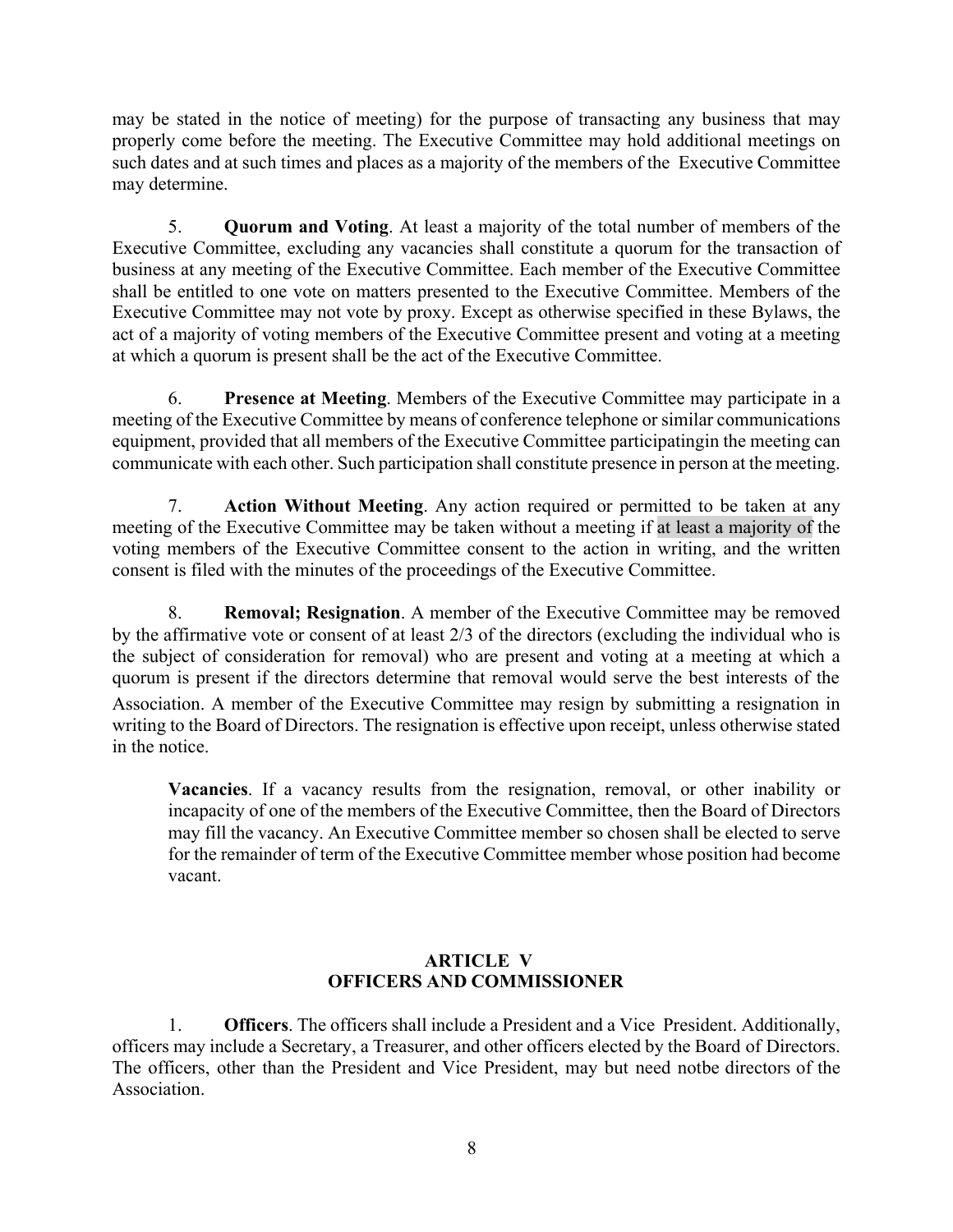# 2. **Elections**.

(a) **Election of Vice President and Director-at-Large**. The Board of Directors shall, at its first meeting of each year, designate a 30-day time frame during the year for annual elections. At least 90 days before the start of the election (a) the Nominating/Governance Committee shall submit to the Board of Directors the name(s) of individual(s) nominated for the position of Vice President and Director-at-Large, and (b) any 100 Members may nominate a candidate for Vice President or Director-at-Large by submitting a nomination in writing to the Chair of the Nominating/Governance Committee or the NRHA Commissioner. If only one nomination is submitted, then that candidate will be elected by acclamation. To be eligible for election as Vice President or as a Director-at-Large, an individual must meet established criteria set forth by the Board of Directors and have served for at least one year as a member of the Board of Directors prior to taking office.

(b) **Eligibility**. To be eligible for the Director-at-Large position as elected by the Board of Directors from within the membership, an individual must meet established criteria set forth by the Board of Directors and have served for at least one year as a member of the Board of Directors or two years on any NRHA Committee prior to taking office.

3. **Terms of Officers**. The Vice President will be elected to serve for a term of two years. Every other year, a new Vice President will be elected, and the existing Vice President will advance to President. The terms of newly elected officers will commence on January 1 following the election. The terms of other officers will be determined by the Board of Directors when such terms commence.

4. **Removal; Resignation**. An officer may be removed by the affirmative vote or consent of at least 2/3 of the directors (excluding the vote of the individual who is the subject of consideration for removal, if that individual is also a director) who are present and voting at a meeting at which a quorum is present, if the directors determine that removal would serve the best interests of the Association. An officer may resign by submitting a resignation in writing to the Board of Directors. The resignation is effective upon receipt, unless otherwise stated in the notice.

5. **President**. The President shall be subject to the direction of the Board of Directors and shall perform such duties as are provided in these Bylaws or as may be assigned bythe Board of Directors. The President shall preside at all meetings of the Executive Committee, the Board of Directors, and the Members. The President shall have authority to execute deeds,

mortgages, leases, and contracts or other instruments of the Association, except where thesigning and execution are delegated in these Bylaws or by the Board of Directors to some other officer or agent of the Association. In addition, the President shall in general have such authority and perform all other duties incident to the position of President of a nonprofit corporation. The President shall serve as an ex-officio voting member of the Board of Directors of Reining Horse Foundation.

6. **Vice President**. The Vice President shall perform such duties as the Board of Directors or the President may assign. In the absence or inability to act of the President, the Vice President shall perform the duties and discharge the responsibilities of the President.

7. **Secretary**. The Secretary shall keep corporate records and shall give notice of,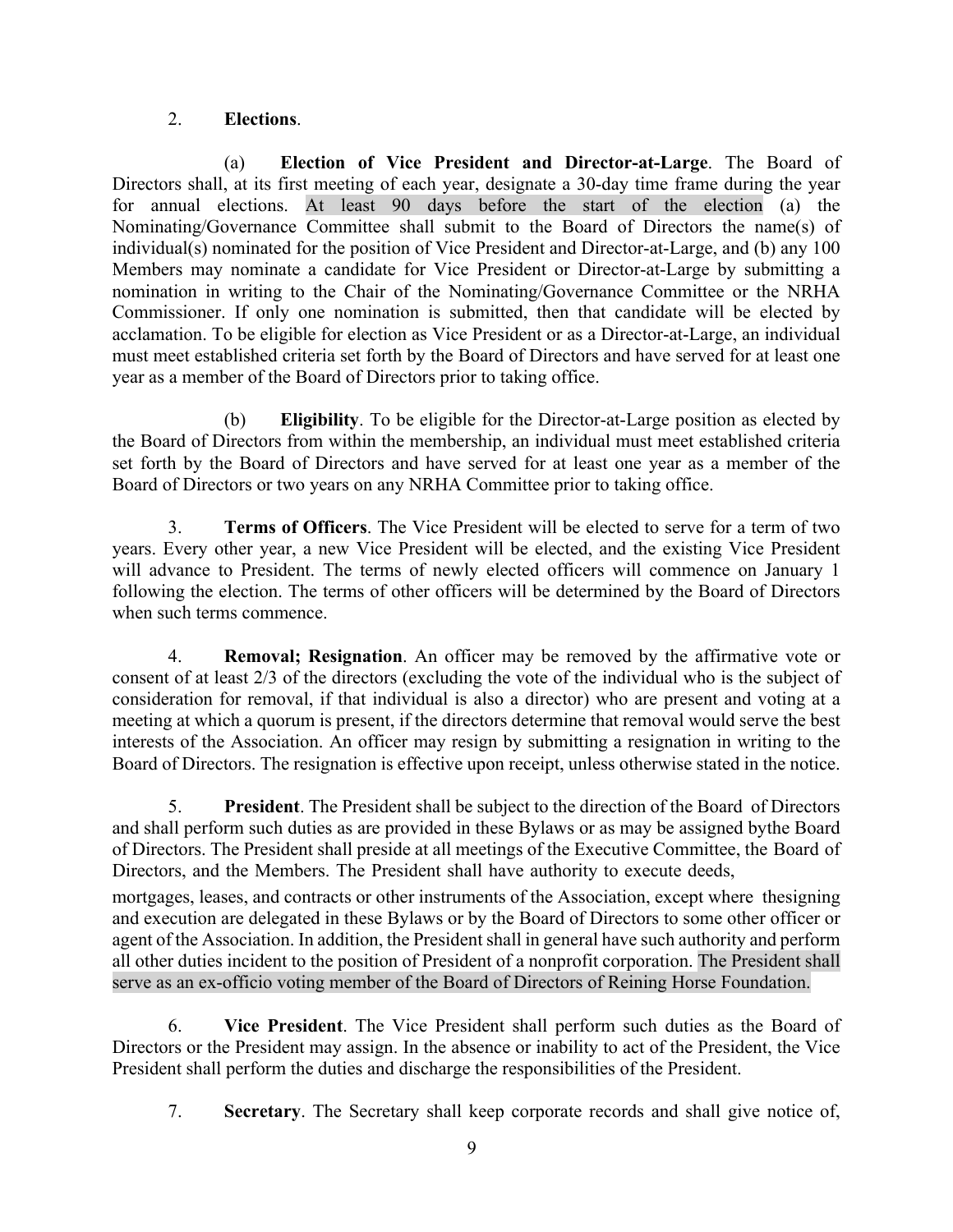attend, and record minutes of meeting of Board of Directors. The Secretary shall, in general, perform all duties incident to the office of Secretary and such other duties as the Board of Directors, the Board Chair, or the President may assign.

8. **Treasurer**. The Treasurer shall act as custodian of the assets of the Association and shall be responsible for overseeing the financial affairs, investments, and budgets of the Association. The Treasurer shall perform such additional duties as the Board of Directors or the President may assign.

9. **Commissioner**. The Commissioner shall serve as the Chief Executive Officer of the Association. The Commissioner may not serve as a member of the Board of Directors while serving as Commissioner. The Commissioner shall perform such duties and functions as may be specified in any contract with the Association and in the position description approved by the Board of Directors.

### **ARTICLE VI COMMITTEES AND TASK FORCES**

1. **Standing Committees**. The Standing Committees, which shall report directly to the Board of Directors, are the Nominating/Governance Committee, Finance/Audit Committee, and Compensation Committee. The Board of Directors may establish new Standing Committees as necessary and periodically modify Committee Charters, setting forth the committee composition, method of appointment of members of the committee and membership requirements. The Board of Directors may remove any member, including the Chair, of any Standing Committee. Standing Committees shall keep minutes of their meetings and shall regularly report on committee actions and proposals to the Board of Directors. Each Standing Committee may establish its own rules of procedure, as long as they are not inconsistent with theprovisions of these Bylaws.

2. **Quorum and Voting**. A majority of the voting committee members of a committee present shall constitute a quorum for the transaction of business at any meeting of the committee. The act of a majority of voting members of the committee present and voting at a meeting at which a quorum is present shall be the act of the committee.

Action without Meeting. Any action required or permitted to be taken at any meeting of any committee may be taken without a meeting if at least a majority of the voting members of the committee consent to the action in writing, and the written consent is filed with the minutes of the proceedings of the committee.

4. **Authority**. Any committee, to the extent provided in the resolution of the Board, shall have and may exercise any of the powers and authority of the Board, except that no committee shall have any power or authority as to the following:

- (a) The filling of vacancies on the Board;
- (b) The adoption, amendment, or repeal of the Bylaws;
- (c) The amendment or repeal of any resolution of the Board, or
- (d) Action on matters committed by the Bylaws or by resolution of the Board to another committee of the Board.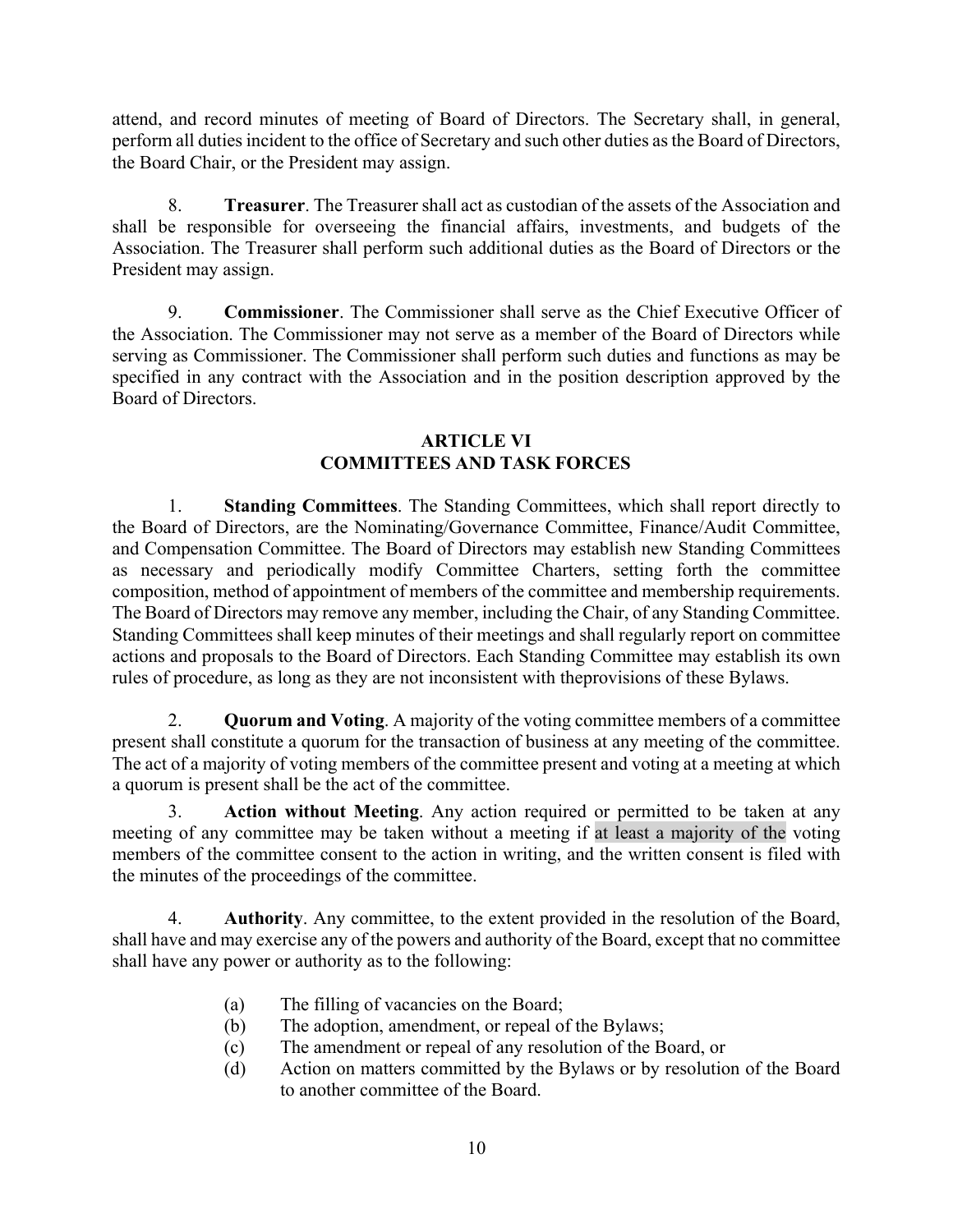5. **Non-Directors**. If any person who is not a director is appointed to any standing committee of the Board, such non-director shall not be counted for purposes of determining a quorum and may not vote on any matter that may create a binding obligation of the Association.

6. **Advisory Committees and Task Forces**. The Board of Directors may establish advisory committees and task forces that may include directors as well as persons who are not directors. Advisory committees may be utilized to assist in the operation and management of the Association. Task forces may be utilized to accomplish a specific, designated task or project of limited scope and duration. Advisory committees and task forces may exercise authority as may be directed or delegated by the Board of Directors. Such advisory committees and task forces shall have no power to bind the Association and shall have only such responsibilities and duties as delegated to them by the Board or the President. Each advisory committee and task force may consist of one or more directors of the Association and shall have such name or designation as the Board of Directors may determine. The President, with the approval of the Executive Committee, shall appoint the members of each advisory committee or task force. Advisory committee and task force members need not be members of the Board of Directors. Advisory committees and task forces may generally perform duties assigned by the Board of Directors, the Executive Committee, or the President. Each advisory committee and task force shall regularly report on actions and proposals to the Board of Directors. Each advisory committee and task force may establish its own rules of procedure, as long as they are not inconsistent with the provisions of these Bylaws.

7. **Term**. Standing and advisory committee members shall be appointed to serve for the term as designated in the respective committee charter, commencing January 1 following appointment. Committee members, with the exception of the Judges and Stewards Committees, may be reappointed to serve on the same committee for up to two additional, consecutive terms of one-year each, but shall then not be eligible to serve on that committee for a period of one year. The Judges and Stewards Committees may be reappointed to serve on the same committee for up to three additional, consecutive terms for the first two years, followed by two one-year terms, but shall then not be eligible to serve on that committee for a period of one year. Each member of a task force shall continue as a member as long as the task force is working to

accomplish designated tasks or projects, unless the member dies, resigns, or is removed as a task force member.

8. **Presence at Meeting**. Members of any committee of the Board of Directors may participate in a meeting of the committee by means of conference telephone or similar communications equipment, provided that all members participating in the meeting can communicate with each other. Such participation shall constitute presence in person at themeeting.

9. **Removal; Resignation**. A member of any advisory committee or task force may be removed by the Executive Committee. A member of any advisory committee or task force may resign by submitting a resignation in writing to the Executive Committee or the President. The resignation is effective upon receipt, unless otherwise stated in the notice.

10. **Vacancies**. The President, with the approval of the Executive Committee, may appoint persons to fill vacancies on advisory committees and task forces resulting from the resignation, removal, or other inability or incapacity of a member of the advisory committee or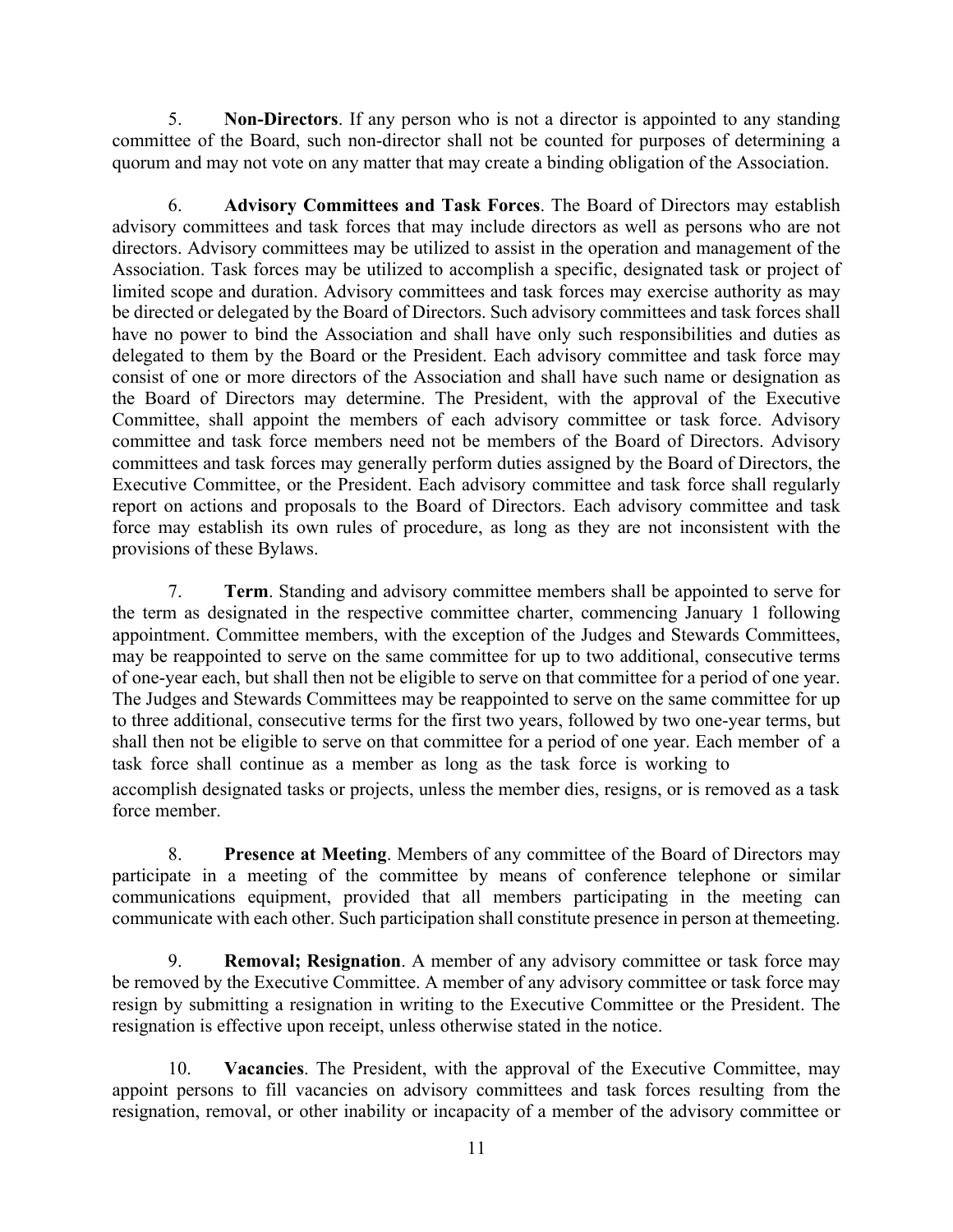task force. The newly appointed advisory committee or task force member shall serve for the remainder of term of the position that was vacated.

### **ARTICLE VII INDEMNIFICATION AND LIABILITY**

1. **Actions Other Than in the Right of the Association**. The Association shall indemnify any person who was or is a party or is threatened to be made a party to any threatened, pending, or completed action, suit, or proceeding whether civil, criminal, administrative, or investigative (other than an action by or in the right of the Association) by reason of the fact that he or she is or was a Member, director, officer, employee, or agent of the Association or is or was serving at the request of the Association as a director, trustee, officer, manager, employee, or agent of another corporation, limited liability company, partnership, joint venture, or other enterprise against expenses (including attorney's fees), judgments, fines, and amounts paid in settlement actually and reasonably incurred in connection with such action, suit, or proceeding if such person acted in good faith and in a manner he or she reasonably believed to be in or not opposed to the best interest of the Association and, with respect to any criminal action or proceeding, had no reasonable cause to believe that his or her conduct was unlawful. The termination of any action, suit, or proceeding by judgment, order, settlement, conviction, or upon a plea of nolo contendere or its equivalent shall not of itself create a presumption that the person did not act in good faith and in a manner that such person reasonably believed to be in good faith and in a manner that he or she reasonably believed to be in or not opposed to the best interest of the Association and with respect to any criminal action or proceeding had reasonable cause to believe that his or her conduct was unlawful.

2. **Actions by or in the Right of the Association**. The Association shall indemnify any person who was or is a party or is threatened to be made a party to any threatened, pending, or completed action or suit by or in the right of the Association to procure a judgment in its favor by reason of the fact that such person is or was a Member, director, officer, employee, or agent of the Association or is or was serving at the request of the Association as a director, trustee, officer, manager, employee, or agent of another corporation, limited liability company, partnership, joint venture, trust, or other enterprise against expenses (including attorney's fees) actually and reasonably incurred in connection with the defense or settlement of such action or suit if such person acted in good faith and in a manner he or she reasonably believed to be in or not opposed to the best interest of the Association; except that no indemnification shall be made in respect of any claim, issue, or matter as to which such person shall have been adjudged to be liable to the Association unless and only to the extent that the court in which such action or suit was brought shall determine, upon application, that despite the adjudication of liability, but in theview of all the circumstances of the case, such person is fairly and reasonably entitled to indemnity for such expenses that the court shall deem proper.

3. **Advancement of Expenses**. The Association may advance expenses incurred in defending a civil or criminal action, suit, or proceeding, in advance of the final disposition of such action, suit, or proceeding upon receipt of an undertaking by or on behalf of the director, officer, employee, or agent to repay such amount if it is ultimately be determined that he or she isnot entitled to be indemnified by the Association.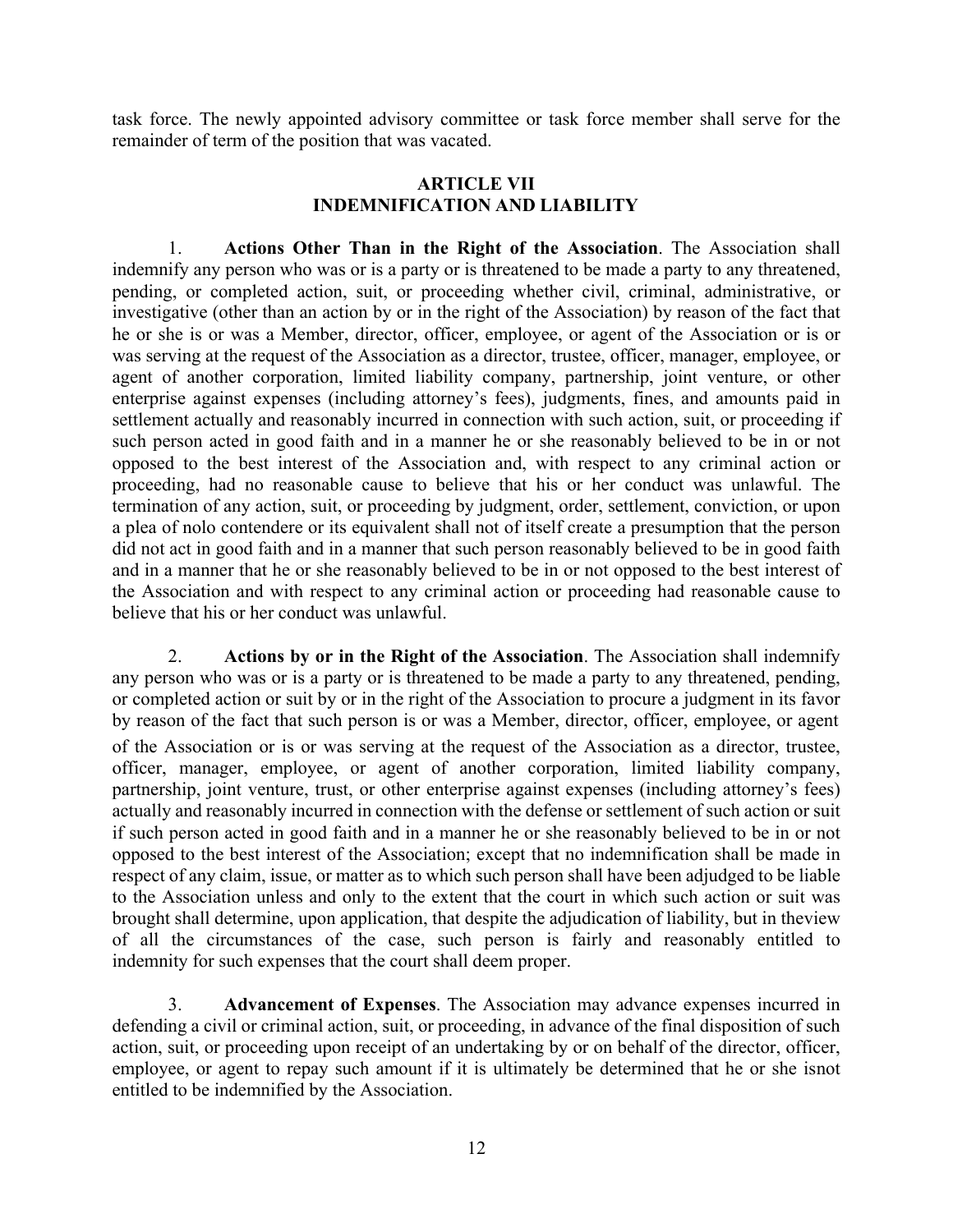4. **Insurance**. The Association may purchase (upon resolution duly adopted by the Board of Directors) and maintain insurance on behalf of any person who is or was a Member, director, officer, employee, or agent of the Association, or is or was serving at the request of the Association as a director, trustee, manager, officer, employee or agent of another corporation, limited liability company, partnership, joint venture, trust, or other enterprise against any liability asserted against such person and incurred in any such capacity, or arising out of his or her status as such, whether or not the Association would have the power to indemnify such person against such liability.

5. **Indemnification Required**. To the extent that a Member, director, officer, employee, or agent of the Association has been successful on the merits or otherwise in defense of any action, suit, or proceeding referred to in this article or in defense of any claim, issue, or other matter, such person shall be indemnified against expenses (including attorneys' fees)actually and reasonably incurred in connection with the matter.

6. **Entitlement**. Every such person is entitled, without demand on the Association or any action by the Association, to enforce his or her right to such indemnity in an action at law against the Association. The right of indemnification and advancement of expenses provided in this Article shall not be deemed exclusive of any rights to which any such person may now or later be otherwise entitled. Without limiting the generality of the foregoing, the right to indemnity shall not be deemed exclusive of any rights pursuant to statute or otherwise, of any such person in any action, suit, or proceeding to have assessed or allowed in his or her favor, against the Association or otherwise, costs and expenses incurred in connection with the matter.

7. **Liability**. To the fullest extent permitted by law, directors shall not be liable in damages to the Association or any Member for breach of fiduciary duty as a director.

# **ARTICLE VIII INTERESTED PARTIES**

# 1. **Definitions**.

(a) **Interested Person**. Any director or officer who has a material direct or indirect financial interest, as defined in this Article, is an interested person.

(b) **Financial Interest**. An individual has a financial interest if he or she has, directly or indirectly, through business, investment, or family: (i) a material ownership or investment interest in any entity with which the Association has a transaction or arrangement; or (ii) a material compensation arrangement with the Association or with any entity or individual with which the Association has a transaction or arrangement. An individual shall not be deemed to have a "financial interest" due to an employment arrangement with, or serving as a director or officer of, another nonprofit organization that is exempt from federal income taxation under the Code.

2. **Disclosure**. An interested person shall disclose to the Board of Directors the existence and nature of his or her financial interest in any proposed transaction or arrangement involving the Association.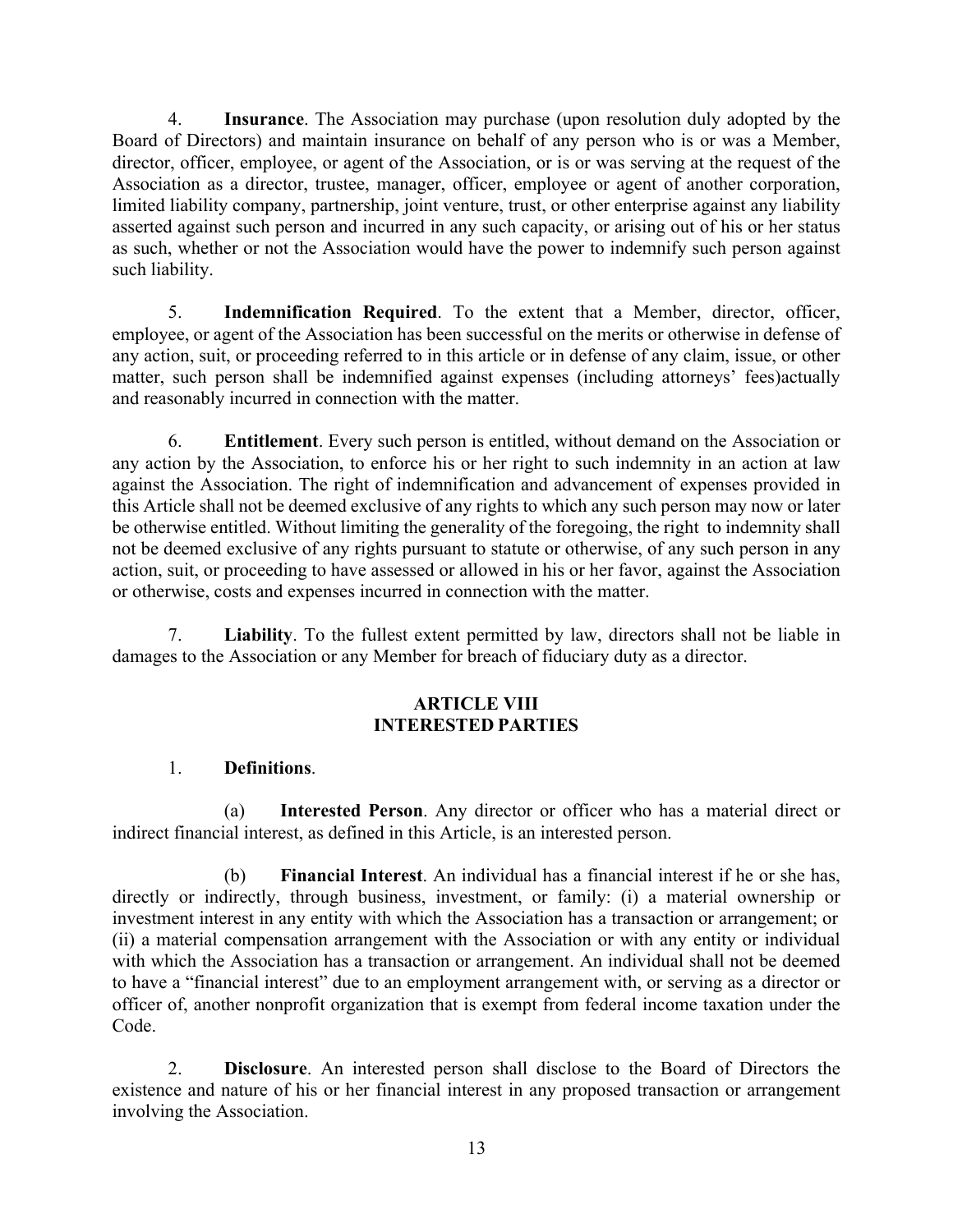3. **Procedures for Addressing Conflicts of Interest**. The Chair shall, if appropriate, appoint a disinterested individual or committee to investigate alternatives to the proposed transaction or arrangement. The Board of Directors or committee shall determine whether, in their judgment, the transaction or arrangement is fair to the Association. They may also evaluate whether the Association may, without undue burden, delay, or expense, obtain a more advantageous transaction or arrangement with reasonable efforts from an individual or entity that would not give rise to a conflict of interest. In evaluating whether a transaction or arrangement is more advantageous, the Board Directors or committee, as the case may be, may take into account all facts and circumstances that it reasonably believes to be appropriate in its judgment, including factors relating to price, cost, quality, service, compensation arrangements, financial arrangements, capability, capacity, convenience to the organization, historical relationships, production efficiencies, market efficiencies, community interests, organizational support, reputation, availability, responsiveness, experience, location, commercialreasonableness, fair market value, market conditions, timing, scheduling, or other appropriate factors, depending on the nature of the transaction or arrangement. The Board of Directors or committee shall determine, by a majority vote of the disinterested directors, whether the transaction or arrangement is in the best interest of the Association, and they may pursue and approve the transaction or arrangement, as long as they reasonably believe in good faith that the transaction or arrangement is fair to the Association.

4. **Violations**. If the Board of Directors or committee has reasonable cause to believe that an interested person has failed to disclose a conflict of interest as required in this Article, the Board of Directors or committee shall inform the interested person of the basis for such belief and afford the interested person an opportunity to explain the alleged failure to disclose. If, after hearing the response of the interested person and making such further

investigation as may be warranted in the circumstances, the Board of Directors or committee determines that the interested person has in fact failed to disclose a conflict of interest as required in this Article, the Board of Directors or committee shall take appropriate disciplinary and corrective action.

5. **Record of Proceedings**. The minutes of the Board of Directors or committee shall contain: (a) the names of the persons who disclosed or otherwise were found to have a financial interest in connection with a conflict of interest, the nature of the financial interest, any action taken to determine whether a conflict of interest was present, and the decision as to whether a conflict of interest in fact existed, (b) the names of the persons who were present for discussions and votes relating to the transaction or arrangement, and (c) a record of any votes taken.

6. **Compensation**. A director or committee member who receives compensation or remuneration, directly or indirectly, from the Association shall not vote on matters pertaining to his or her compensation.

7. **Validation of Contracts**. No contract or transaction between the Association and one or more of its directors or officers, or between the Association and any other organization in which one or more of its directors or officers serve as directors, officers, or members or have a financial interest shall be void or voidable solely for this reason or solely because the director or officer is present at or participates in the meeting of the Board of Directors where the contract or transaction is authorized or approved or solely because his or her vote is counted for such purposes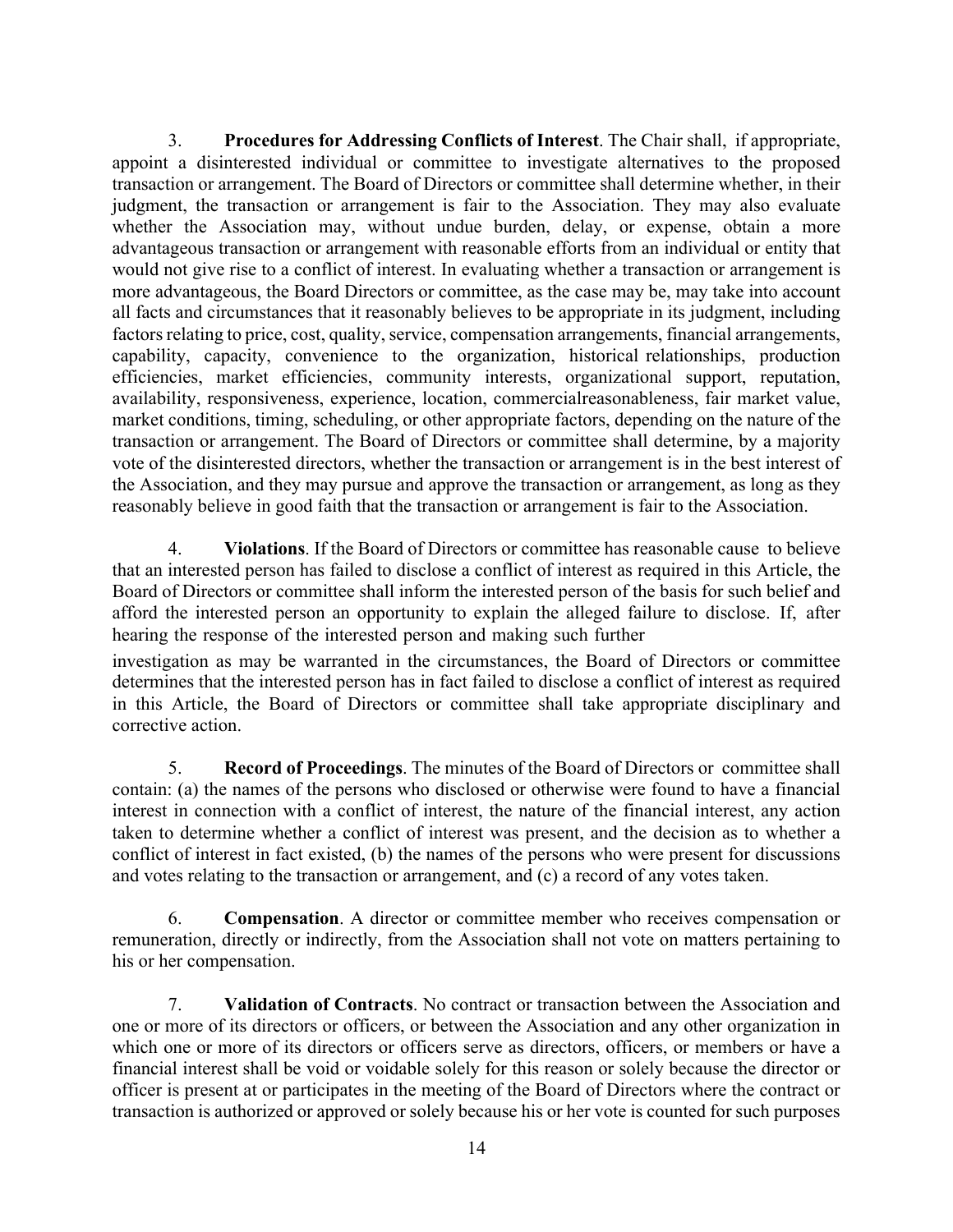(a) The material facts as to the director's interest and as to the contract or transaction are disclosed or are known to the Board of Directors, and the Board of Directors in good faith authorizes the contract or transaction by a vote sufficient for such purpose without counting the vote of the interested director or directors; or

(b) The contract or transaction is fair as to the Association as of the time it is authorized, approved, or ratified by the Board of Directors.

8. **Quorum**. Interested directors may be counted in determining the presence of a quorum at a meeting at which the Board of Directors authorizes the contract or transaction.

9. **Code of Ethics**. The Board of Directors may adopt guidelines, rules, or policies concerning ethical standards and standards governing conflicts of interest for directors, officers, and employees of the Association.

### **ARTICLE IX GENERAL**

1. **Fiscal Year**. The Board of Directors shall determine the fiscal year of the Association.

2. **Annual Audited Financial Statements**. The Board of Directors shall arrange for an independent accounting firm to prepare an annual audit of the books and records of the Association and to prepare audited financial statements.

3. **Notices**. Unless otherwise provided by these Bylaws, notice may be given in writing and delivered personally, sent by United States mail postage paid, or sent by electronic means, and addressed to the individual to whom notice is being given at such address as appears on the records of the Association. The Association is not obligated to send notice by email to any Member if the Association does not have the Member's current email address.

4. **Waiver of Notice**. A person entitled to receive notice under these Bylaws may waive the notice requirement by executing a written waiver.

5. **No Implied Rights**. Nothing contained in these Bylaws is intended to confer any rights or benefits on any individual or to confer any private right, remedy, or right of action on any person, except with respect to indemnification as provided in these Bylaws. These Bylawsare intended for internal corporate use only and solely for the governance of the internal affairsof the Association.

6. **Good Standing**. A Member will be considered to be in good standing if the member has paid annual membership dues for the current year, does not have any outstanding payments due to the Association, and his/her membership is not suspended or revoked.

7. **Immunities**. To the fullest extent permitted by law, directors shall not be liable in damages to the Association or any Member for breach of fiduciary duty as a director.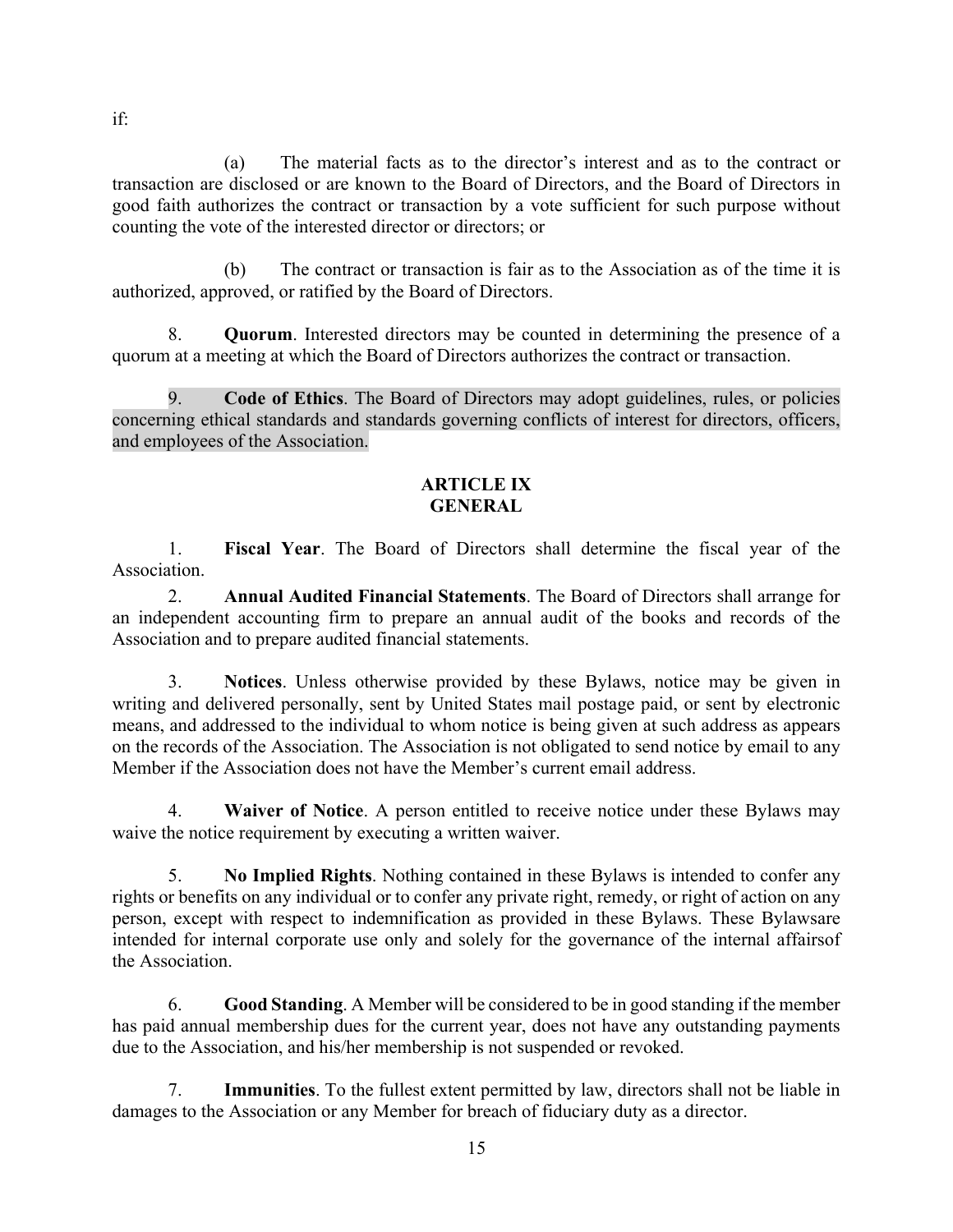8. **Interpretation**. The Board of Directors retains final authority regarding the interpretation of these Bylaws (which, for purposes of these Bylaws includes the mission and purposes of the Association, the Association's Handbook and Rules, and the Association's policies), including (a) the application of any provision of these Bylaws to any person or circumstance, (b) provisions of these Bylaws relating to membership, (c) the interpretation or application of any provision that is or may be considered vague, indefinite, uncertain, ambiguous, or unclear, or (d) any provision is, may be, or may following adoption of these Bylaws become inconsistent with any provision of the Certificate of Incorporation, the Oklahoma General Corporation Act, or any law or court decision. The decision of the Board of Directors shall be final and not subject to appeal or review.

9. **Bond**. If required by the Board, any person shall give bond for the faithfuldischarge of his or her duties in such amounts and with such sureties as the Board shalldetermine.

#### **ARTICLE X DISSOLUTION**

1. **Distribution of Assets on Dissolution**. Upon dissolution, the Board of Directors shall, after paying or making provision for the payment of all liabilities of the Association, dispose of all of the assets by transferring and conveying the assets to one or more organizations that are exempt from federal income taxation under Section  $501(c)(5)$  of the Code, in the following order of priority: (a) to a successor organization of this Association; (b) to one or more organizations with purposes similar to the purposes of this Association; or (c) to one or more other organizations as determined by a majority vote of the Board of Directors.

2. **Restriction**. In no event shall a distribution be made in a manner that permits the net earnings of the Association to inure to the benefit of any member in a manner prohibited by the Code.

#### **ARTICLE XI AMENDMENTS**

1. **Amendments**. These Bylaws may be amended or repealed at any regularly scheduled meeting of the Board of Directors, at which a quorum has been met, upon a 2/3 vote of the directors present.

2. **Proposals By Directors, Committees, and Task Forces**. Amendments to these Bylaws may be proposed by any member of the Board or by any chairperson of a duly created committee or task force. All proposed amendments under this subsection must be submitted to the Commissioner in writing at least 60 days prior to any regularly scheduled Board meeting. Upon receipt of the proposed amendment, the Commissioner shall immediately refer the proposed amendment to the Chairman of the Bylaws Committee. Following their review, the Bylaws Committee shall, within 30 days, provide a written report to the President and Commissioner of their findings concerning the proposed Bylaw amendment. The Commissioner shall then provide notice of the proposed amendment and the Bylaws Committee's report to the Board at least 14 days prior to the next regularly scheduled meeting of the Board.